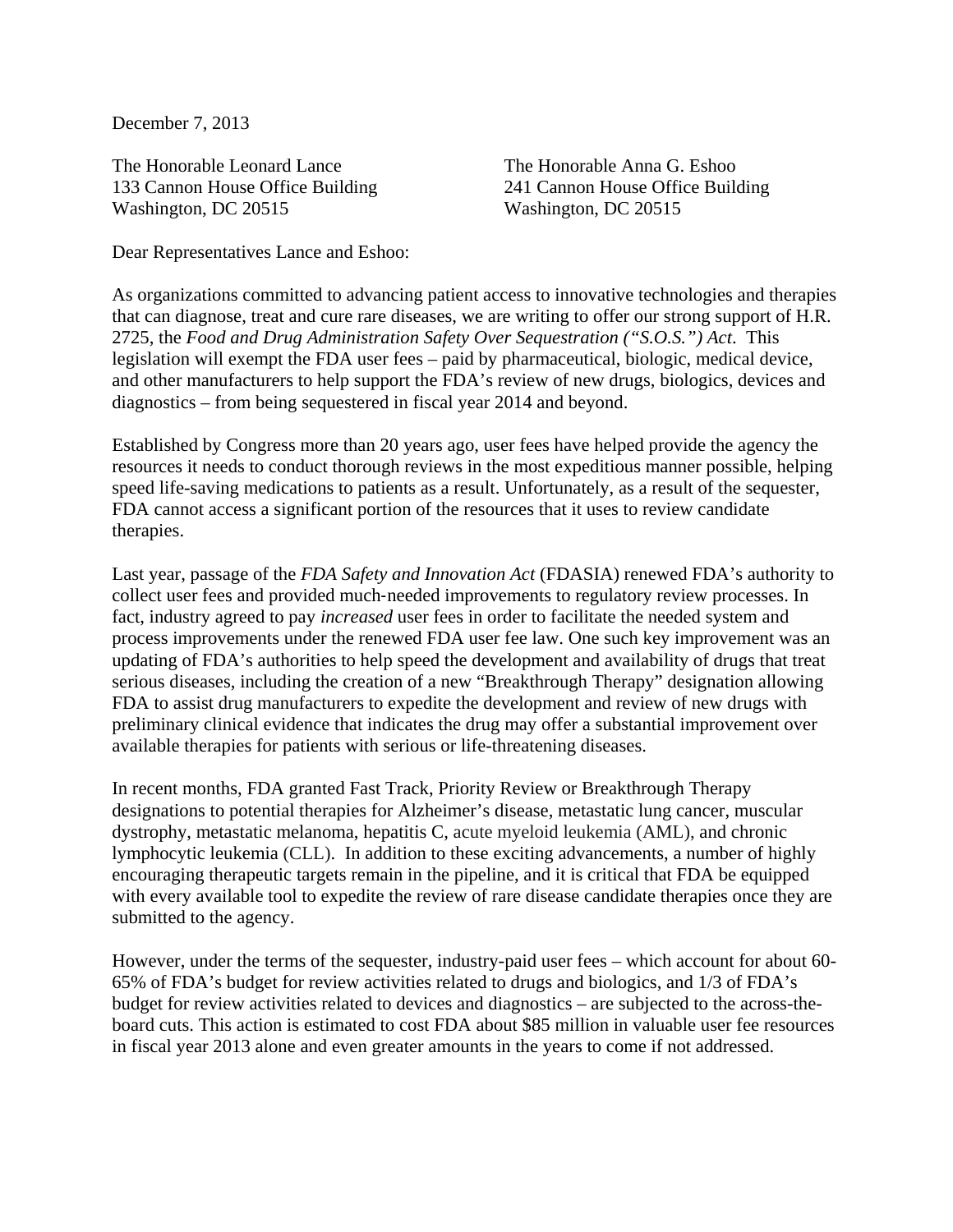The bottom line: the user fees are private monies – not federal taxpayer dollars – and should not be subject to sequestration.

While lawmakers are working to identify a solution for releasing the \$85 million sequestered in FY13, swift enactment of H.R. 2725 is critical for ensuring FDA has full access to these precious non-government fees paid to the agency to ensure potential therapies can be appropriately reviewed and made available to patients as quickly as possible.

Should you have any questions, please contact Julia Jenkins with EveryLife Foundation for Rare Diseases at jjenkins@everylifefoundation.org or 202-803-6047.

Thank you again for your important leadership of H.R. 2725, the *FDA S.O.S. Act*.

Sincerely,

Abigail Alliance for Better Access to Developmental Drugs AIDS Institute Alliance for Aging Research Alliance for Patient Access ALS Association Alstrom Angels American Association for Cancer Research (AACR) American Association of Neurological Surgeons American Autoimmune Related Diseases Association American Behcet's Disease Association (ABDA) American Brain Coalition American Cancer Society Cancer Action Network, Inc.(ACS CAN) American Childhood Cancer Organization American Epilepsy Society American Porphyria Foundation American Society for Reproductive Medicine Animal Health Institute Aplastic Anemia & MDS International Foundation ARPKD/CHF Alliance Association for Frontotemporal Degeneration (AFTD) Association for Glycogen Storage Disease

Association of Clinical Research **Organizations** Batten Disease Support and Research Association Ben's Friends Beyond Batten Disease Foundation CADASIL Association CHARGE Syndrome Foundation Charley's Fund Children's Medical Research Foundation, Inc. Coalition for Pulmonary Fibrosis Colon Cancer Alliance Colon Cancer Alliance for Research & Education for Lynch Syndrome Community Access National Network (CANN) Community Health Charities of America Congress of Neurological Surgeons Cooley's Anemia Foundation Cure AHC – Alternating Hemiplegia of Childhood CureDuchenne Cushing Support and Research Foundation Erythromelalgia Association Everylife Foundation for Rare Diseases Fabry Support and Information Group FasterCures Fight Colorectal Cancer FORCE: Facing Our Risk of Cancer Empowered